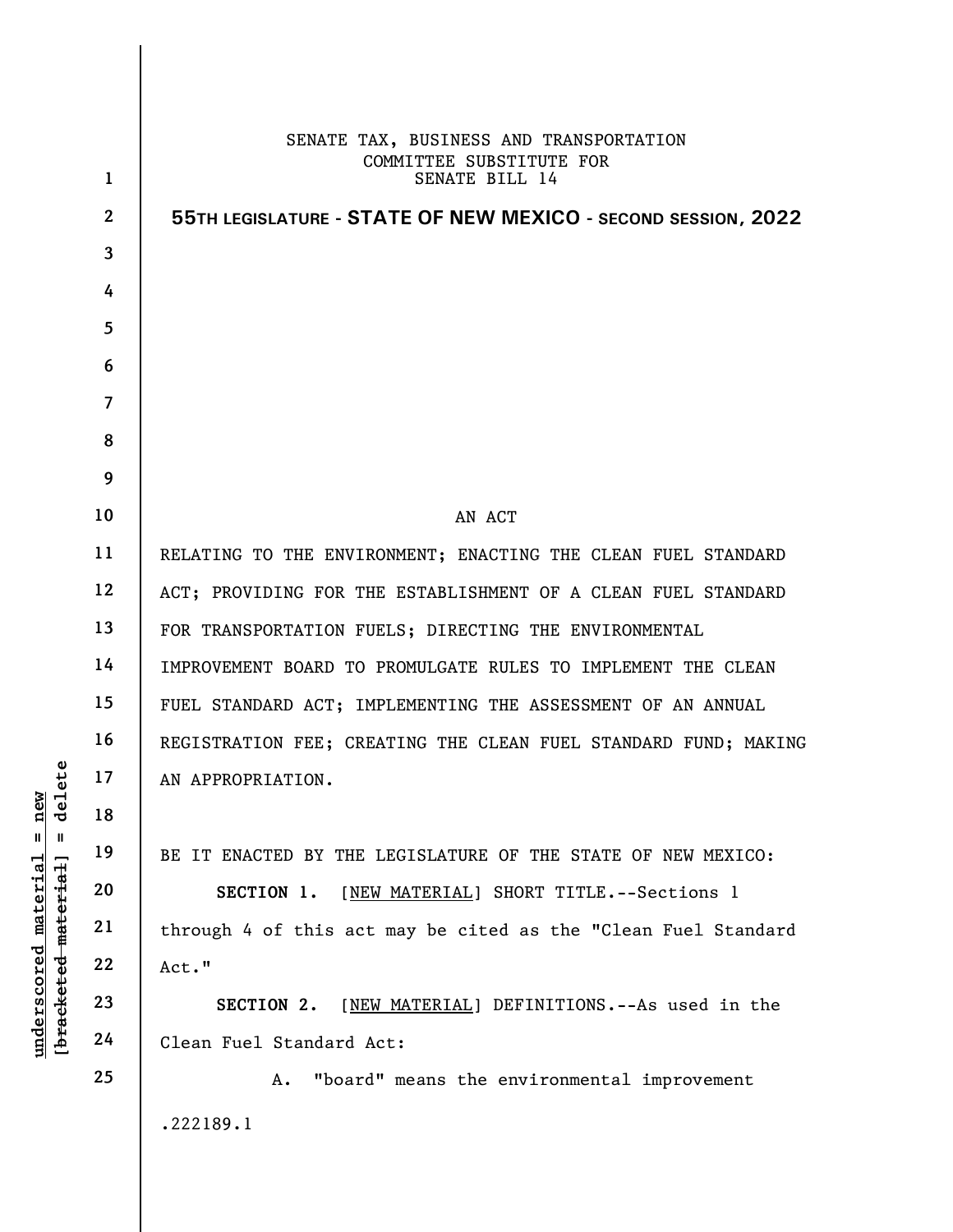board;

1

|                            | $\boldsymbol{2}$         | "carbon capture and sequestration" means the<br><b>B.</b>       |
|----------------------------|--------------------------|-----------------------------------------------------------------|
|                            | $\mathbf{3}$             | process of concentrating carbon dioxide present in flue or      |
|                            | 4                        | exhaust gases, or air, via chemical or physical separation      |
|                            | 5                        | methods and permanently sequestering the captured carbon        |
|                            | 6                        | dioxide by chemical methods such as mineralization or physical  |
|                            | $\overline{\mathcal{L}}$ | methods such as injection into a subsurface geologic formation; |
|                            | 8                        | "carbon intensity" means the quantity of fuel<br>$C$ .          |
|                            | 9                        | life cycle emissions per unit of fuel energy, expressed in      |
|                            | 10                       | grams of carbon dioxide equivalent per megajoule;               |
|                            | 11                       | "clean fuel standard" means a standard<br>$D$ .                 |
|                            | 12                       | applicable to transportation fuels that reduces greenhouse gas  |
|                            | 13                       | emissions, on average, per unit of fuel energy;                 |
|                            | 14                       | "credit" means a unit of measure assigned to a<br>Ε.            |
|                            | 15                       | person who generates greenhouse gas emission reductions that is |
|                            | 16                       | used to comply with the clean fuel standard, such that one      |
| delete                     | 17                       | credit is equal to one metric ton of carbon dioxide equivalent; |
| new                        | 18                       | "deficit" means a unit of measure assigned to<br>$F$ .          |
| Ш                          | 19                       | the provider of a transportation fuel that has a carbon         |
| eria.<br>rial <sub>.</sub> | 20                       | intensity greater than the applicable standard, such that one   |
| mate<br>mat                | 21                       | deficit is equal to one metric ton of carbon dioxide            |
| underscored                | 22                       | equivalent;                                                     |
| [ <del>brack</del> eted    | 23                       | "department" means the department of<br>G.                      |
|                            | 24                       | environment;                                                    |
|                            | 25                       | "direct air capture" means chemical or physical<br>Η.           |
|                            |                          |                                                                 |

.222189.1

 $- 2 -$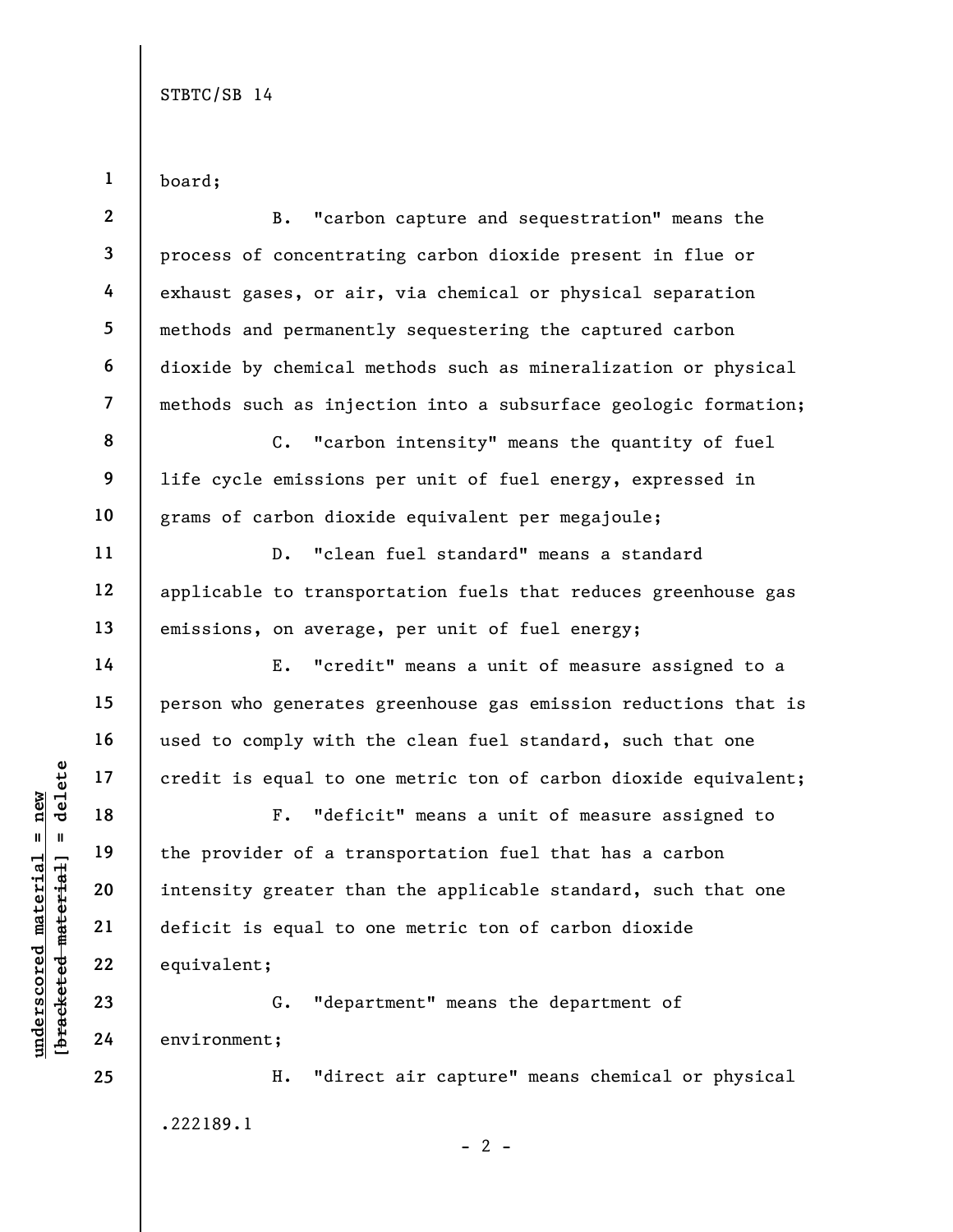1 2

3

4

5

6

7

8

17

18

19

20

21

22

23

24

25

separation of carbon dioxide directly from ambient air;

I. "disproportionately impacted communities" means disadvantaged communities or communities or populations of people for which multiple burdens, including environmental and socioeconomic stressors, inequity, poverty, high unemployment, pollution or discrimination, may act to persistently and negatively affect the health, well-being and environment of the communities or populations;

9 10 11 12 13 14 15 16 J. "fuel life cycle emissions" means the aggregate quantity of direct and indirect greenhouse gas emissions across the full fuel life cycle, including all stages of fuel and feedstock production and distribution, from extraction or feedstock generation through the distribution, delivery and use of the finished fuel by the ultimate consumer, where the mass values for all greenhouse gases are adjusted to account for their relative global warming potential;

underscore material material and the set of product<br>  $\begin{array}{c|c|c|c} \hline \text{u} & \text{u} & \text{u} & \text{u} & \text{u} & \text{u} & \text{u} & \text{u} & \text{u} & \text{u} & \text{u} & \text{u} & \text{u} & \text{u} & \text{u} & \text{u} & \text{u} & \text{u} & \text{u} & \text{u} & \text{u} & \text{u} & \text{u} & \text{u} & \text{u} & \text$ K. "fuel pathway" means a detailed description of all stages of production and uses for a transportation fuel, including feedstock generation or extraction, production, distribution and combustion and use of the fuel by the consumer that is used to calculate the fuel life cycle emissions of a transportation fuel;

L. "greenhouse gas" means carbon dioxide, methane, nitrous oxide, hydrofluorocarbons, perfluorocarbons and sulfur hexafluoride;

 $-3 -$ 

.222189.1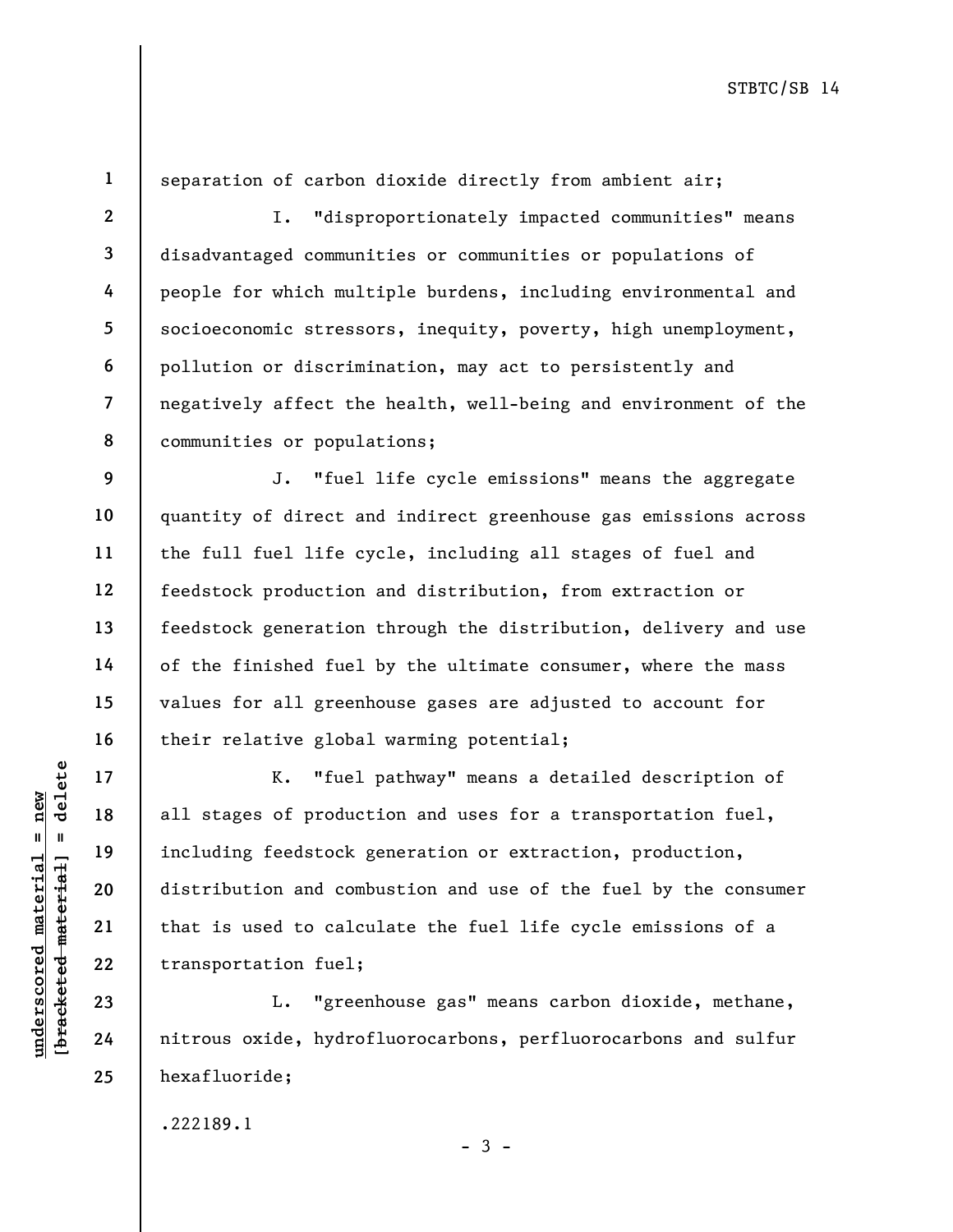underscored material material standard A<br>  $\begin{array}{c|c|c|c} \n\text{u} & \text{u} & \text{u} & \text{u} & \text{u} & \text{u} & \text{u} & \text{u} & \text{u} & \text{u} & \text{u} & \text{u} & \text{u} & \text{u} & \text{u} & \text{u} & \text{u} & \text{u} & \text{u} & \text{u} & \text{u} & \text{u} & \text{u} & \text{u} & \text{u} & \text{u} & \text{u} & \text$ 1 2 3 4 5 6 7 8 9 10 11 12 13 14 15 16 17 18 19 20 21 22 23 24 25 M. "motor vehicle" means "motor vehicle" and "special mobile equipment", as those terms are defined in the Motor Vehicle Code; N. "provider" means a person that produces in New Mexico or imports into New Mexico transportation fuel; and O. "transportation fuel" means electricity or a liquid or gaseous fuel that is blended, sold, supplied, offered for sale or used for the propulsion of a motor vehicle, or that is intended for use in a motor vehicle, in New Mexico and that meets applicable standards, specifications and testing requirements for motor vehicle fuel quality. "Transportation fuel" does not mean electricity or liquid or gaseous fuel for non-motor vehicle purposes. SECTION 3. [NEW MATERIAL] CLEAN FUEL STANDARD--ESTABLISHED--RULEMAKING.-- A. The board shall adopt rules to implement the Clean Fuel Standard Act. B. The Clean Fuel Standard Act shall apply to providers. C. In adopting rules, the board shall take into consideration equivalent programs adopted by other jurisdictions and may coordinate with other jurisdiction to promote regional reductions in greenhouse gas emissions. D. No later than twenty-four months after the effective date of the Clean Fuel Standard Act, the department .222189.1 - 4 -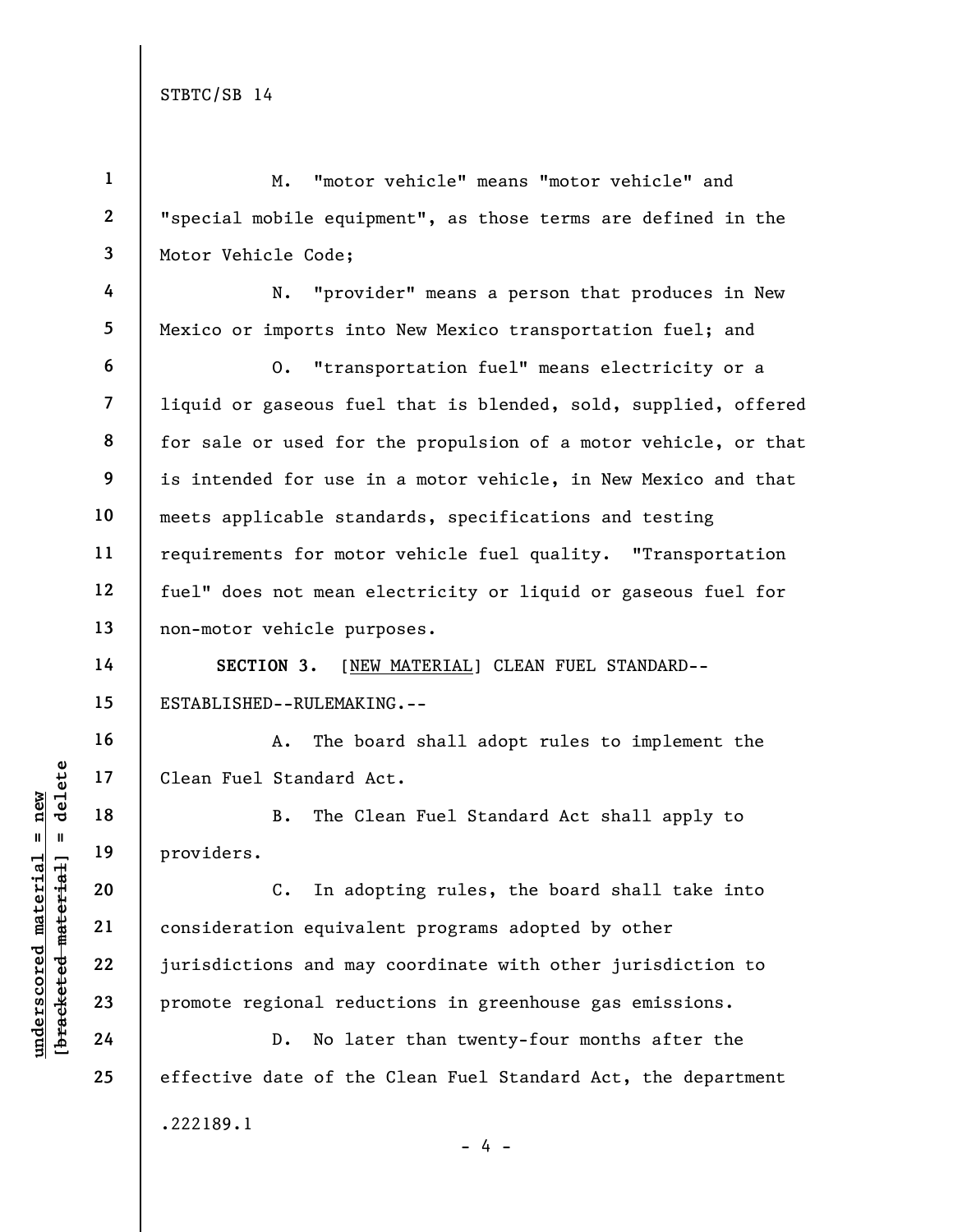1 2 3 4 5 6 7 8 9 10 11 12 13 14 15 16 17 18 19 shall petition the board to promulgate rules to implement the Clean Fuel Standard Act. The rules shall: (1) establish the clean fuel standard based on a schedule for annually decreasing the carbon intensity of transportation fuels used in New Mexico. The schedule shall reduce the average amount of greenhouse gas emissions per unit of fuel energy by a minimum of twenty percent below 2018 levels by 2030 and by a minimum of thirty percent below 2018 levels by 2040; (2) establish a process to determine carbon intensity values for transportation fuels that does not discriminate against fuels on the basis of having originated in another state or jurisdiction. Nothing in this paragraph shall be construed to prohibit the inclusion or assessment of emissions related to location-specific fuel characteristics, fuel production, storage, transportation, combustion or associated changes in land use in determining the carbon intensity of a transportation fuel; (3) require the use of nationally or

understand material material intensity of a transport of a transport of a transport of a transport of a transport of a transport of a transport of a transport of a transport of a transport of a transport of a transport of regionally recognized models or protocols for determining fuel life cycle emissions and indirect land use changes in establishing the carbon intensity value for transportation fuels;

20

21

22

23

24

25

(4) establish a process for providers to comply with the Clean Fuel Standard Act by obtaining and .222189.1

 $- 5 -$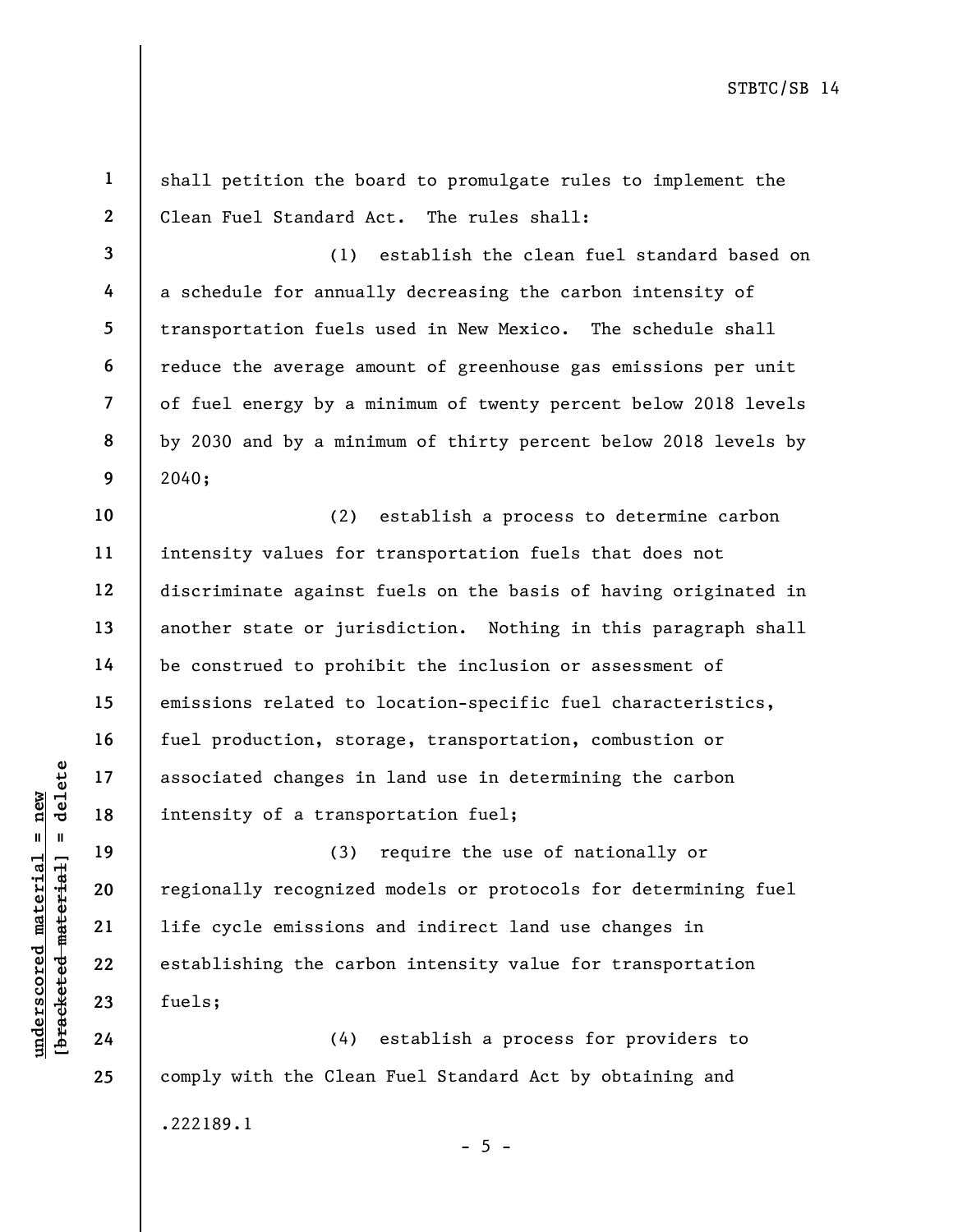1 retiring credits;

2 3 4 5 6 7 8 9 10 11 12 13 14 15 16 17 18 (5) establish a mechanism for the generation of credits, which may include projects in the following sectors: agricultural, aviation, chemical, dairy, energy, film, forestry, manufacturing, mining, oil and gas, waste management or wastewater treatment, utility and transportation, including transportation infrastructure. Credits may also be generated from carbon capture and sequestration, direct air capture and methane capture and use projects. Credits generated pursuant to this paragraph, except for those generated by direct air capture, shall be generated by activities that either improve the carbon intensity of transportation fuels or reduce greenhouse gas emissions associated with transportation in New Mexico. To generate eligible credits, carbon capture and sequestration, direct air capture and methane capture and use projects shall result in additional, quantifiable, verifiable, permanent and enforceable greenhouse gas emission reductions;

(6) require the annual registration of providers and any person generating credits;

underscored material = new [bracketed material] = delete (7) require the assessment of a reasonable annual registration fee for providers and any person generating credits that is sufficient to cover the reasonable costs of the department's administration and enforcement of the Clean Fuel Standard Act and implementation of rules. Fees collected .222189.1

19

20

21

22

23

24

25

 $- 6 -$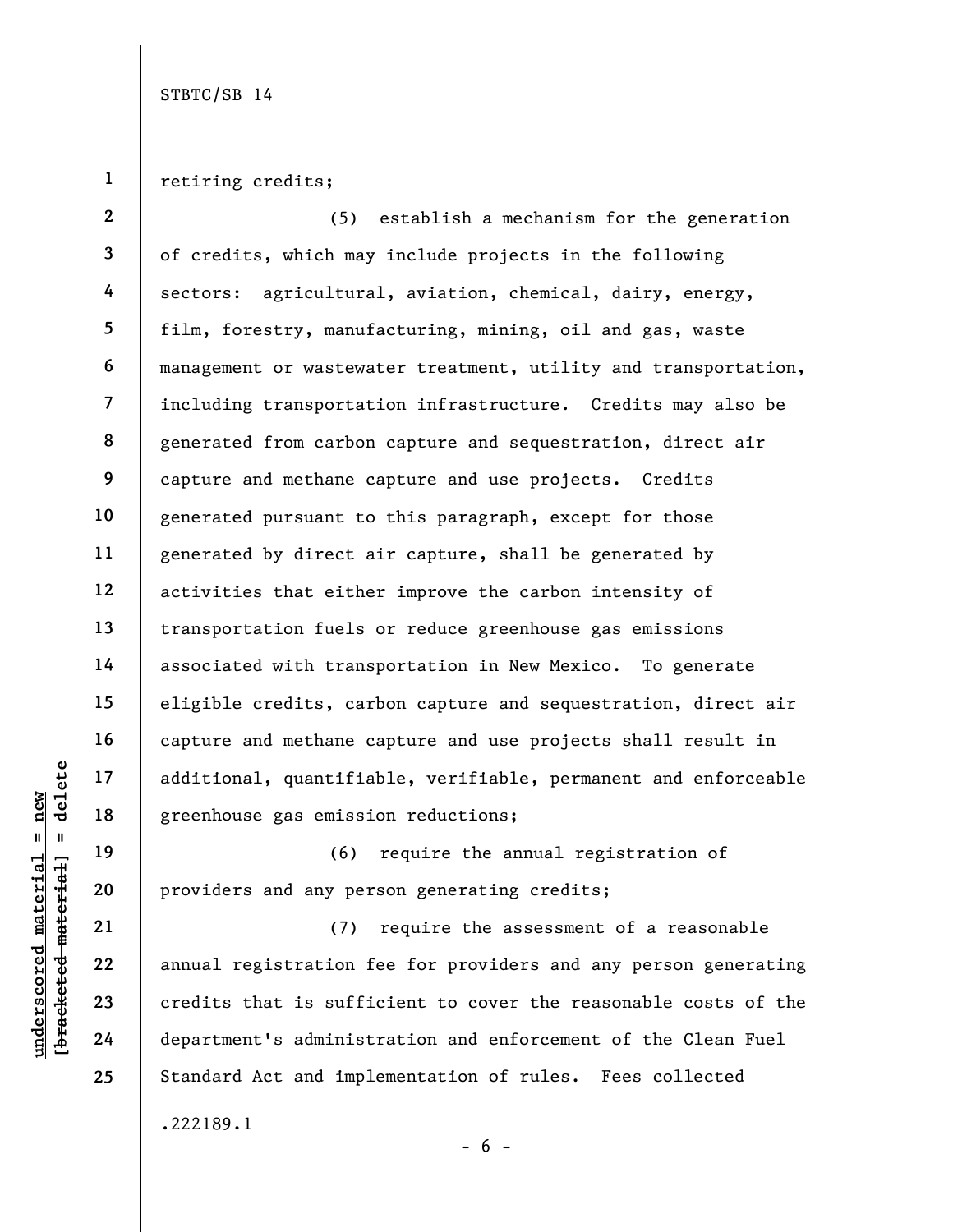1 2 pursuant to this paragraph shall be deposited in the clean fuel standard fund;

3 4 5 6 7 (8) require providers to demonstrate compliance with the clean fuel standard by balancing credits and deficits on an annual basis and submitting fuel pathway applications, fuel transactions and carbon intensity data to the department;

8 9 10 11 12 13 14 15 (9) establish a fair market for credit transactions that is administered by the department or a third party. The board shall adopt rules for market management, including transaction fees, cost-containment measures or other mechanisms that enable credits to be traded, sold or banked for future compliance periods and procedures for verifying the validity of credits and deficits generated under the Clean Fuel Standard Act;

(10) require third-party certifications of fuel pathway applications and third-party verifications of fuel transactions and carbon intensity data on an annual basis, at the expense of the provider or any person generating credits;

under 17<br>
= 18<br>
= 18<br>
= 19<br>
= 19<br>
= 19<br>
= 19<br>
= 19<br>
= 19<br>
= 19<br>
= 19<br>
= 19<br>
= 19<br>
= 19<br>
= 19<br>
= 19<br>
= 19<br>
= 11<br>
= 11<br>
= 11<br>
= 11<br>
= 11<br>
= 11<br>
= 11<br>
= 11<br>
= 11<br>
= 11<br>
= 11<br>
= 11<br>
= 11<br>
= 11<br>
= 11<br>
= 11<br>
= 11<br>
= 11<br>
= 11<br>
= (11) establish requirements and an accreditation process for third-party verification, including acceptance of verification entities that are accredited by another state that adopts a low-carbon fuel standard and establishes a third-party verification program;

(12) prioritize mechanisms for credit

- 7 -

.222189.1

16

17

18

19

20

21

22

23

24

25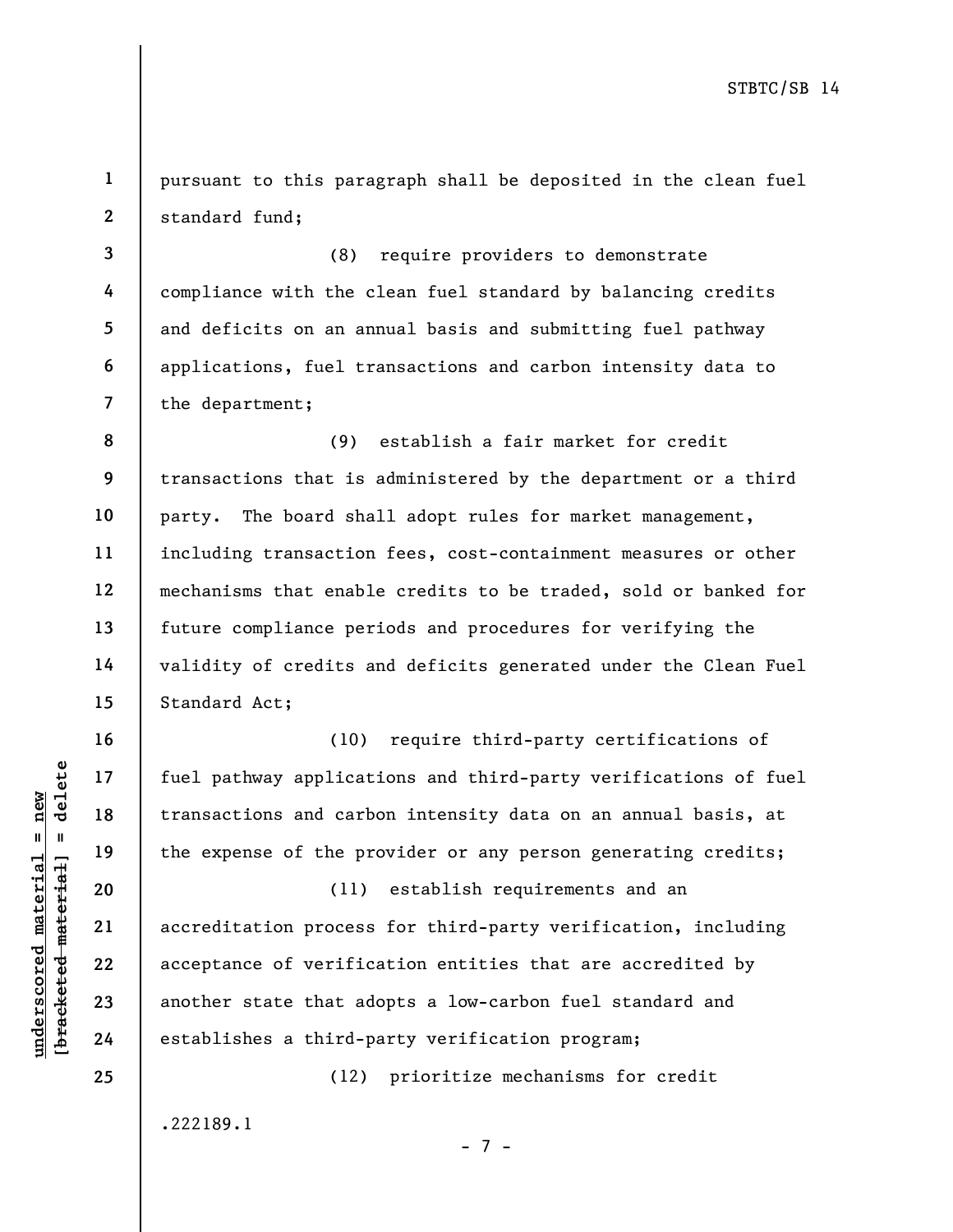1

2

3

generation that benefit disproportionately impacted, environmental justice and rural communities and reduce cumulative impacts;

4 5 6 7 8 9 10 11 12 13 14 15 16 17 18 19 (13) require electric utilities that generate credits from electricity used as transportation fuel to use all net revenues generated from the credits for the purposes of increasing transportation electrification, including transportation electrification projects, rebates for electric vehicle purchases or the provision of direct benefits for current electric vehicle customers and the costs associated with such activities; provided that at least thirty percent in year one, forty percent in year two and fifty percent in subsequent years shall be used to support transportation electrification that primarily benefits disproportionately impacted, environmental justice or rural communities. Any measures that an electric utility takes pursuant to this paragraph shall be in addition to measures included in an approved or pending application before the public regulation commission to expand transportation electrification; and

underscored material = new [bracketed material] = delete (14) establish mechanisms to facilitate compliance for providers that are not meeting the clean fuel standard at the end of any compliance period. The rules shall include provisions necessary for the department to hold credit clearance markets.

> E. The department is responsible for the .222189.1

20

21

22

23

24

25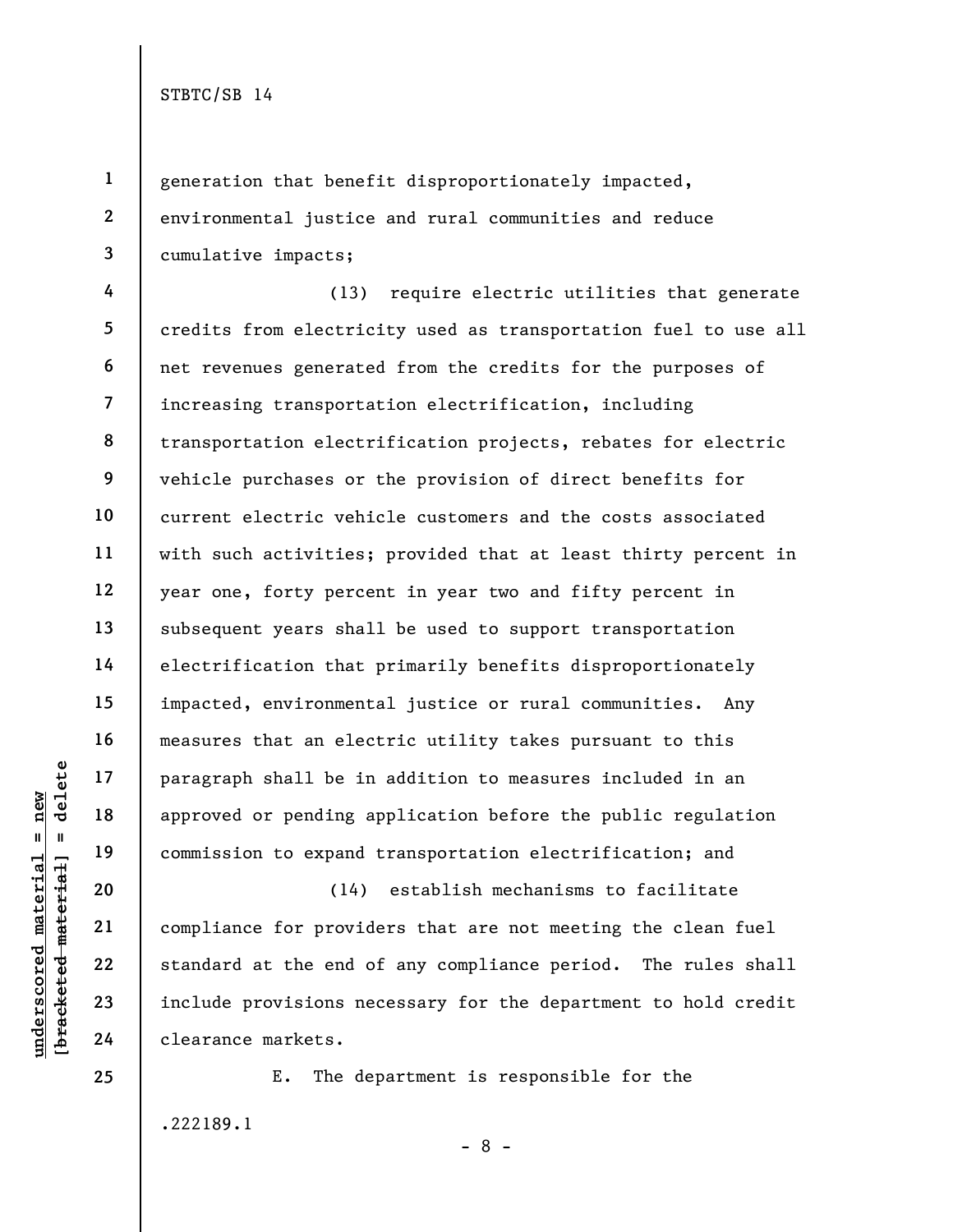1 2

3

4

5

6

7

8

9

10

11

12

13

14

15

16

17

18

19

20

21

22

23

24

25

administration of the clean fuel standard and credits, including implementation and enforcement of the rules adopted by the board pursuant to the Clean Fuel Standard Act.

F. As part of the rulemaking required pursuant to this section, the department, in consultation with the New Mexico department of agriculture, shall develop an emergency deferral process for the department, in consultation with stakeholders, to temporarily suspend the implementation of a clean fuel standard to address market conditions. The rules shall require the department to consider a provider's request for emergency deferral.

understation fue<br>
= 17<br>
= 18<br>
= 19<br>
= 19<br>
= 19<br>
= 19<br>
= 19<br>
= 19<br>
= 19<br>
= 19<br>
= 19<br>
= 19<br>
= 19<br>
= 19<br>
= 19<br>
= 19<br>
= 19<br>
= 19<br>
21<br>
= 19<br>
= 19<br>
= 19<br>
= 19<br>
= 19<br>
= 19<br>
= 19<br>
= 19<br>
= 19<br>
= 19<br>
= 19<br>
= 19<br>
= 19<br>
= 19<br>
= 19<br>
= SECTION 4. [NEW MATERIAL] CLEAN FUEL STANDARD FUND--CREATED.--The "clean fuel standard fund" is created as a nonreverting fund in the state treasury. The fund consists of appropriations, gifts, grants, donations, income from investment of the fund and fees collected from the regulation of transportation fuels pursuant to the Clean Fuel Standard Act. Money in the fund is appropriated to the department and shall be administered by the department for staffing and resources needed for administration and enforcement of rules pertaining to transportation fuels and greenhouse gas emissions. Disbursements from the fund shall be by warrant drawn by the secretary of finance and administration pursuant to vouchers signed by the secretary of environment or the secretary's designee. Any unexpended or unencumbered balance .222189.1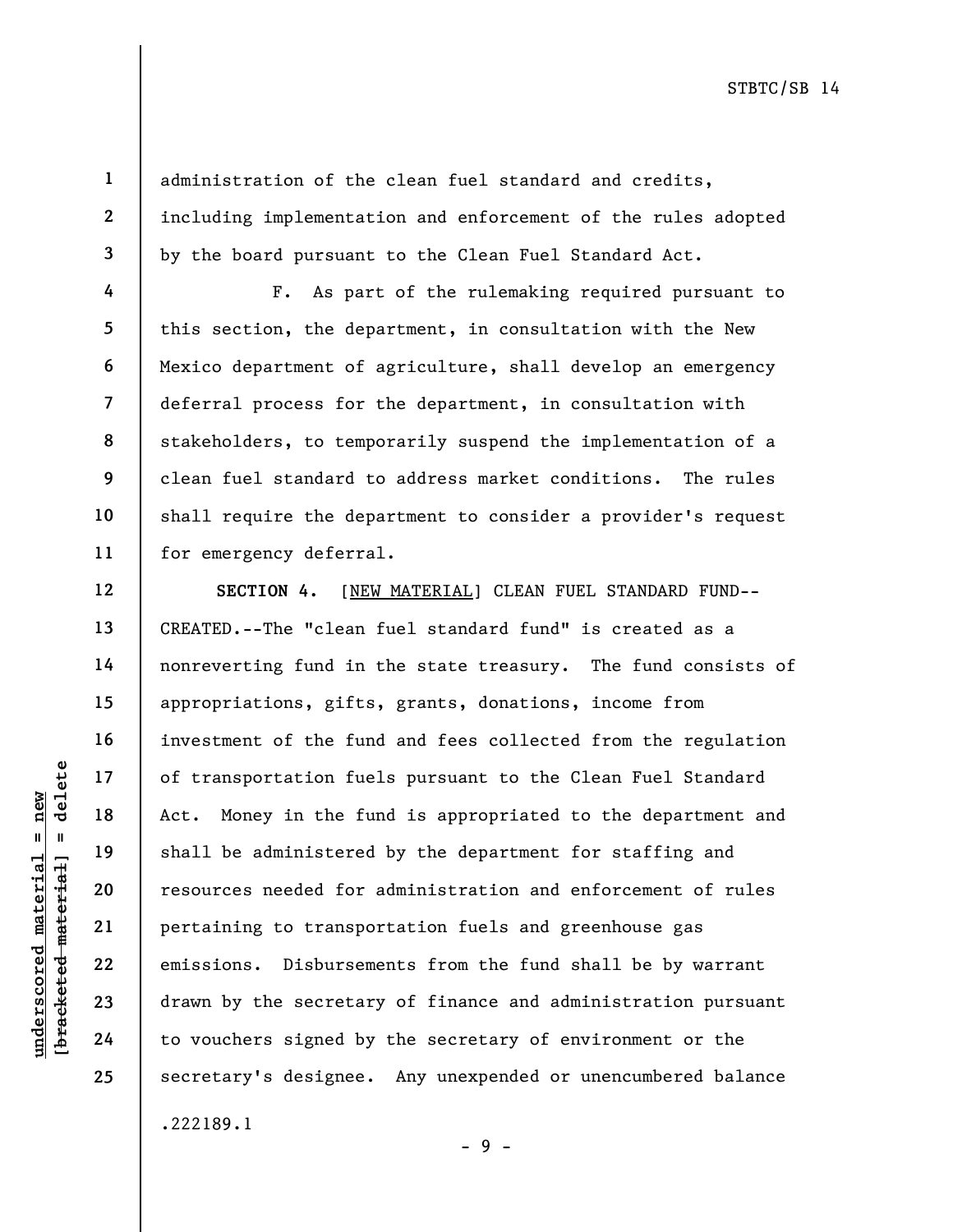| $\mathbf{1}$            |                                                                 |
|-------------------------|-----------------------------------------------------------------|
|                         | in the clean fuel standard fund remaining at the end of any     |
| $\mathbf{2}$            | fiscal year shall not revert to the general fund.               |
| $\overline{\mathbf{3}}$ | SECTION 5. Section 74-1-8 NMSA 1978 (being Laws 1971,           |
| 4                       | Chapter 277, Section 11, as amended) is amended to read:        |
| $5\phantom{.}$          | $"74-1-8.$<br>BOARD--DUTIES.--                                  |
| 6                       | The board is responsible for environmental<br>А.                |
| $\overline{7}$          | management and consumer protection. In that respect, the board  |
| 8                       | shall promulgate rules and standards in the following areas:    |
| 9                       | food protection;<br>(1)                                         |
| 10                      | (2)<br>water supply, including a capacity                       |
| 11                      | development program to assist water systems in acquiring and    |
| 12                      | maintaining technical, managerial and financial capacity in     |
| 13                      | accordance with Section 1420 of the federal Safe Drinking Water |
| 14                      | Act of 1974 and rules authorizing imposition of administrative  |
| 15                      | penalties for enforcement;                                      |
| 16                      | liquid waste, including exclusive<br>(3)                        |
| 17                      | authority to establish on-site liquid waste system fees that    |
| 18                      | are no more than the average charged by the contiguous states   |
| 19                      | to New Mexico for similar permits and services and to implement |
| 20                      | and administer an inspection and permitting program for on-site |
| 21                      | liquid waste systems;                                           |
| 22                      | air quality management as provided in the<br>(4)                |
| 23                      | Air Quality Control Act;                                        |
| 24                      | radiation control and establishment of<br>(5)                   |
| 25                      | license and registration and other related fees not to exceed   |
|                         | .222189.1                                                       |
|                         | $-10 -$                                                         |

 $\frac{\text{undersecond material} = \text{new}}{\text{beac detected} - \text{matter}}$  = delete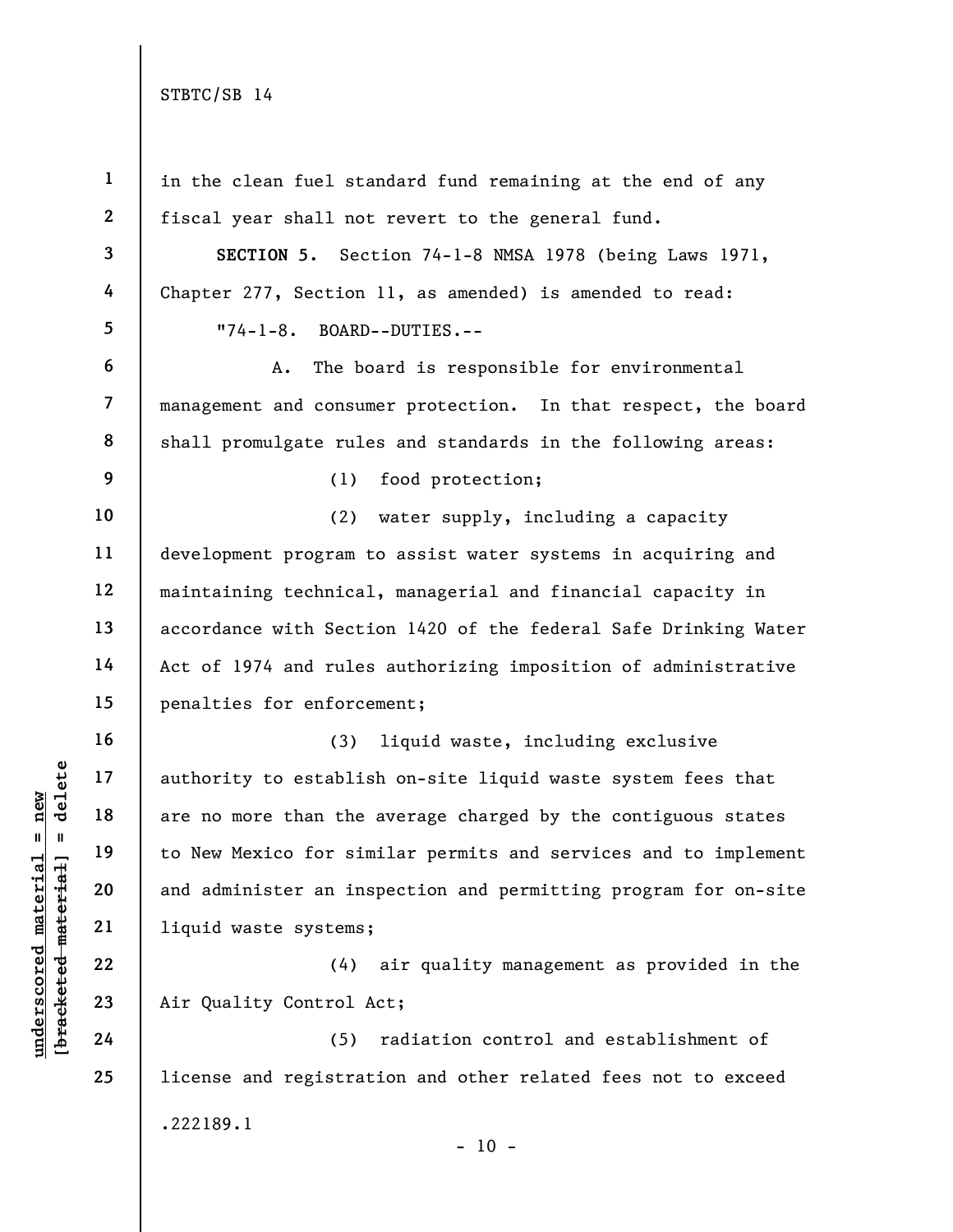underscore in the set of the set of the set of the set of the set of the set of the set of the set of the set of the set of the set of the set of the set of the set of the set of the set of the set of the set of the set of 1 2 3 4 5 6 7 8 9 10 11 12 13 14 15 16 17 18 19 20 21 22 23 24 25 fees charged by the United States nuclear regulatory commission for similar licenses as provided in the Radiation Protection Act; (6) noise control; (7) nuisance abatement; (8) vector control; (9) occupational health and safety as provided in the Occupational Health and Safety Act; (10) sanitation of public swimming pools and public baths; (11) plumbing, drainage, ventilation and sanitation of public buildings in the interest of public health; (12) medical radiation, health and safety certification and standards for radiologic technologists as provided in the Medical Imaging and Radiation Therapy Health and Safety Act; (13) hazardous wastes and underground storage tanks as provided in the Hazardous Waste Act; [and] (14) solid waste as provided in the Solid Waste Act; and (15) transportation fuels as provided in the Clean Fuel Standard Act. B. Nothing in Subsection A of this section imposes requirements for the approval of subdivision plats in addition .222189.1 - 11 -